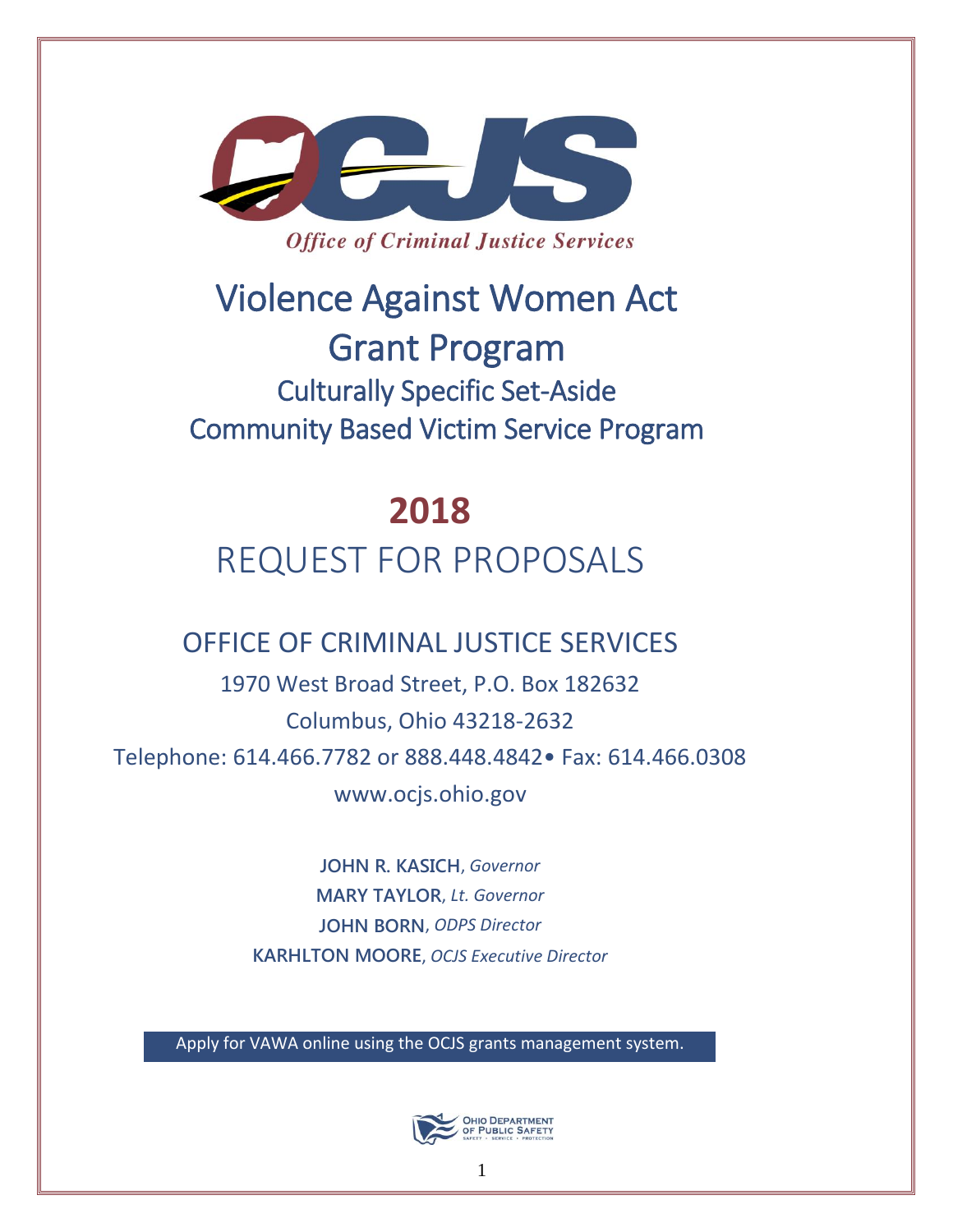

### **OFFICE OF CRIMINAL JUSTICE SERVICES**

2018 Culturally Specific Set-Aside Community Based Victim Service Programs

### **TABLE OF CONTENTS**

| <b>WHO IS OCJS</b>                                      | $\overline{3}$ |
|---------------------------------------------------------|----------------|
| <b>FEDERAL ALLOCATION CATEGORIES</b>                    | 3              |
| <b>CULTURALLY SPECIFIC SET-ASIDE</b>                    | 3              |
| <b>ELIGIBLE APPLICANTS</b>                              | 3              |
| <b>ELIGIBILITY REQUIREMENTS</b>                         | 4              |
| <b>TECHNICAL ASSISTANCE</b>                             | 4              |
| <b>WHAT TO EXPECT</b>                                   | 4              |
| <b>ACTIVITIES THAT COMPROMISE VICTIM SAFETY</b>         | 5              |
| <b>CONFIDENTIALITY AND PRIVACY PROTECTIONS</b>          | 5              |
| VIOLENCE AGAINST WOMEN ACT NON DISCRIMINATION PROVISION | 6              |
| <b>PROGRAM PURPOSE</b>                                  | 6              |
| <b>2017 OHIO STOP IMPLEMENTATION PLAN</b>               | 9              |
| <b>FISCAL CONSIDERATIONS</b>                            | 9              |
| <b>ACCOMMODATIONS AND LANGUAGE ACCESS</b>               | 10             |
| POST AWARD REPORTING REQUIREMENTS                       | 10             |
| PROPOSAL COMPONENTS CHECKLIST                           | 11             |
| <b>FORMAT AND SUBMISSION</b>                            | 11             |
| <b>PROPOSAL NARRATIVE</b>                               | 12             |
| PROBLEM STATEMENT AND UNDERSERVED POPULATION            | 12             |
| <b>PROJECT DESCRIPTION</b>                              | 13             |
| <b>PROJECT OBJECTIVES</b>                               | 13             |
| <b>TIMELINE AND ACTIVITIES</b>                          | 14             |
| ORGANIZATION, STAFF CAPACITY AND CULTURAL COMPETENCY    | 14             |
| <b>COLLABORATION BOARD</b>                              | 15             |
| <b>BUDGET</b>                                           | 16             |
| <b>UNALLOWABLE COSTS</b>                                | 16             |

The STOP Violence Against Women Act (VAWA) funding is federally administered by the Office of Justice Programs, Violence Against Women Office within the U.S. Department of Justice. The subgrant program emphasizes coordinated community approaches to reduce violence against women and to create mutually respectful partnerships between the justice system and victim services.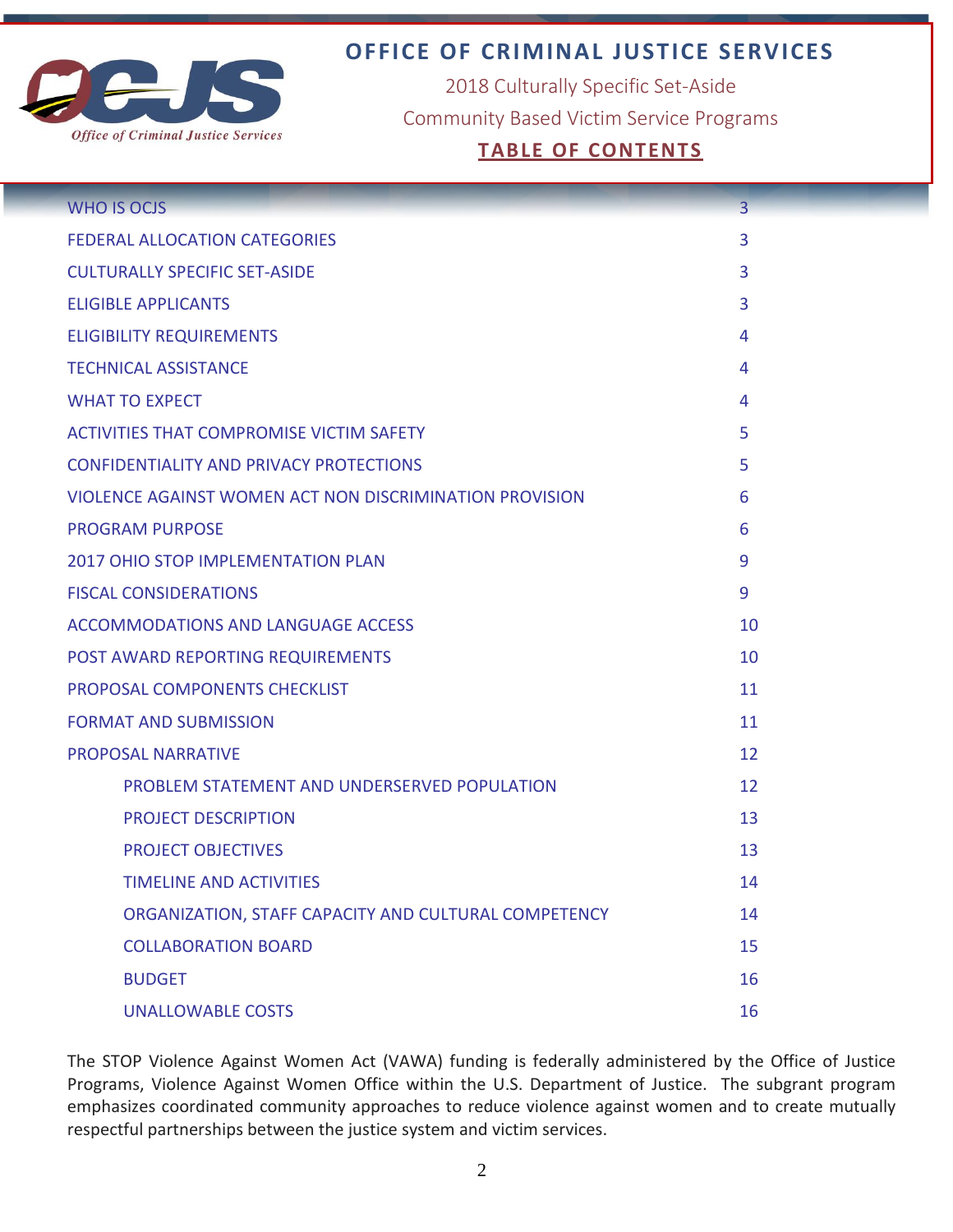#### WHO IS OCJS

The Ohio Office of Criminal Justice Services (OCJS) is a division of the Ohio Department of Public Safety. By statute, OCJS is the lead justice planning and assistance office for the state, administering millions of dollars in state and federal criminal justice funding every year. OCJS also evaluates programs and develops technology, training, and products for criminal justice professionals and communities. OCJS has been designated by Governor John R. Kasich to administer the FY 2018 STOP Violence Against Women Act (VAWA) Grant Program.

By statute, the STOP Formula Grant Program supports communities in their efforts to develop and strengthen effective law enforcement and prosecution strategies to combat violent crimes against women and to develop and strengthen victim services in cases involving violent crimes against women.

#### *Federal Allocation Categories:*

- **Law Enforcement** 25%
- **Prosecution** 25%
- Victim Services 30% *(10% must go to culturally specific community-based organizations)*
- Court 5%
- **Discretionary** 15%

#### CULTURALLY SPECIFIC SET-ASIDE

Pursuant to the Violence Against Women and Department of Justice Reauthorization Act of 2005 (H.R. 3402), STOP funding decisions must take into consideration that 10% of the 30% that is allocated to victim services must be distributed to community-based organizations that provide culturally specific services.

*The term 'culturally specific' means primarily directed toward racial and ethnic minority groups (as defined in section 1707(g) of the Public Health Service Act (42 U.S.C. 300u–6(g)). ''(7) CULTURALLY SPECIFIC SERVICES.— The term 'culturally specific services' means community-based services that include culturally relevant and linguistically specific services and resources to culturally specific communities.*

The Violence Against Women Reauthorization Act of 2013 defines "culturally specific" as "primarily directed toward racial and ethnic minority groups (as defined in section 1707(g) of the Public Health Service Act (42 U.S.C. 300u-6(g))." 42 U.S.C. 13925(a)(6). Section 300u-6(g)(1) defines the term "racial and ethnic minority group" to mean "American Indians (including Alaska Natives, Eskimos, and Aleuts); Asian Americans; Native Hawaiians and other Pacific Islanders; Blacks; and Hispanics."

#### ELIGIBILE APPLICANTS

An organization is eligible to receive the culturally-specific set aside if the organization is a nonprofit, nongovernmental organization that serves a specific geographic community that:

- focuses primarily on domestic violence, dating violence, sexual assault, or stalking
- **•** has established a specialized culturally specific program that addresses domestic violence, dating violence, sexual assault, or stalking;
- has a primary focus on underserved populations (and includes representatives of the populations) and domestic violence, dating violence, sexual assault, or stalking; *or*
- obtains expertise, or shows demonstrated capacity to work effectively, on domestic violence, dating violence, sexual assault, and stalking through collaboration;
- **EXTERN** is primarily directed toward racial and ethnic minority groups; **and**
- **EXTERGH** is providing services tailored to the unique needs of that population.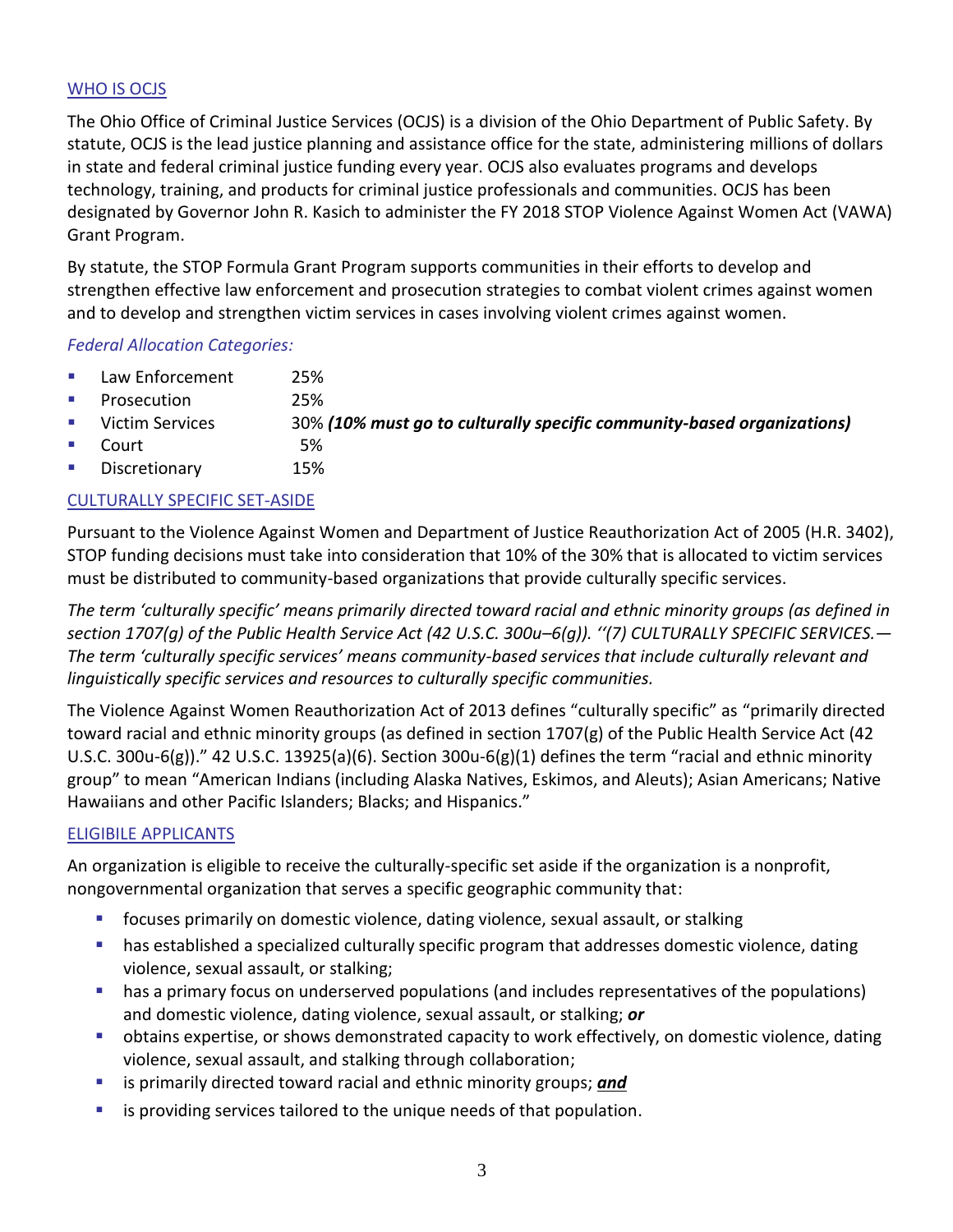#### ELIGIBILITY REQUIREMENTS

Projects applying under VAWA **must** have a collaborative group representing law enforcement, prosecution, victim service providers, and any other applicable agency/representative that will help to inform the project's activities and goals.

#### TECHNICAL ASSISTANCE

**Application:** For technical assistance on any part of the VAWA application, call OCJS at: 614.466.7782 and ask to speak to a Grants Coordinator. Regional Contacts: <http://www.ocjs.ohio.gov/grants.stm>

#### WHAT TO EXPECT

#### **OCJS implements a competitive three-tiered application review process:**

- 1. Internal compliance (financial and programmatic reporting) reviews.
- 2. Peer (professionals from the field) and OCJS subject matter expert reviews.
- 3. OCJS Director Review.

Final funding recommendations are made by the OCJS Executive Director and approved by the Department of Public Safety Director.

**Award notifications and expectations:** Projects will be notified and required to complete all forms and pre award conditions electronically through the grants management system. **All awards will be for 12 months of funding, operating from January 1, 2019 through December 31, 2019.**

#### **Forms and assurances included with pre-award conditions include but are not limited to:**

- **Equal Employment Opportunity Certification Form**
- **EXECT:** Civil Rights and EEOP Questions Part 1 Form
- **Standard Assurances Form**
- **Special Conditions Form**
- **Fidelity Insurance/Surety Bond**
- **Proof of Tax Exempt Status**
- Registration in the System for Award Management (sam.gov)
- Statement of Acknowledgement Form (regarding activities that will not be carried out that compromise victim safety and recovery)
- Acknowledgement of Notice of Statutory Requirement to Comply with the Confidentiality and Privacy Provisions of the Violence Against Women Act, as amended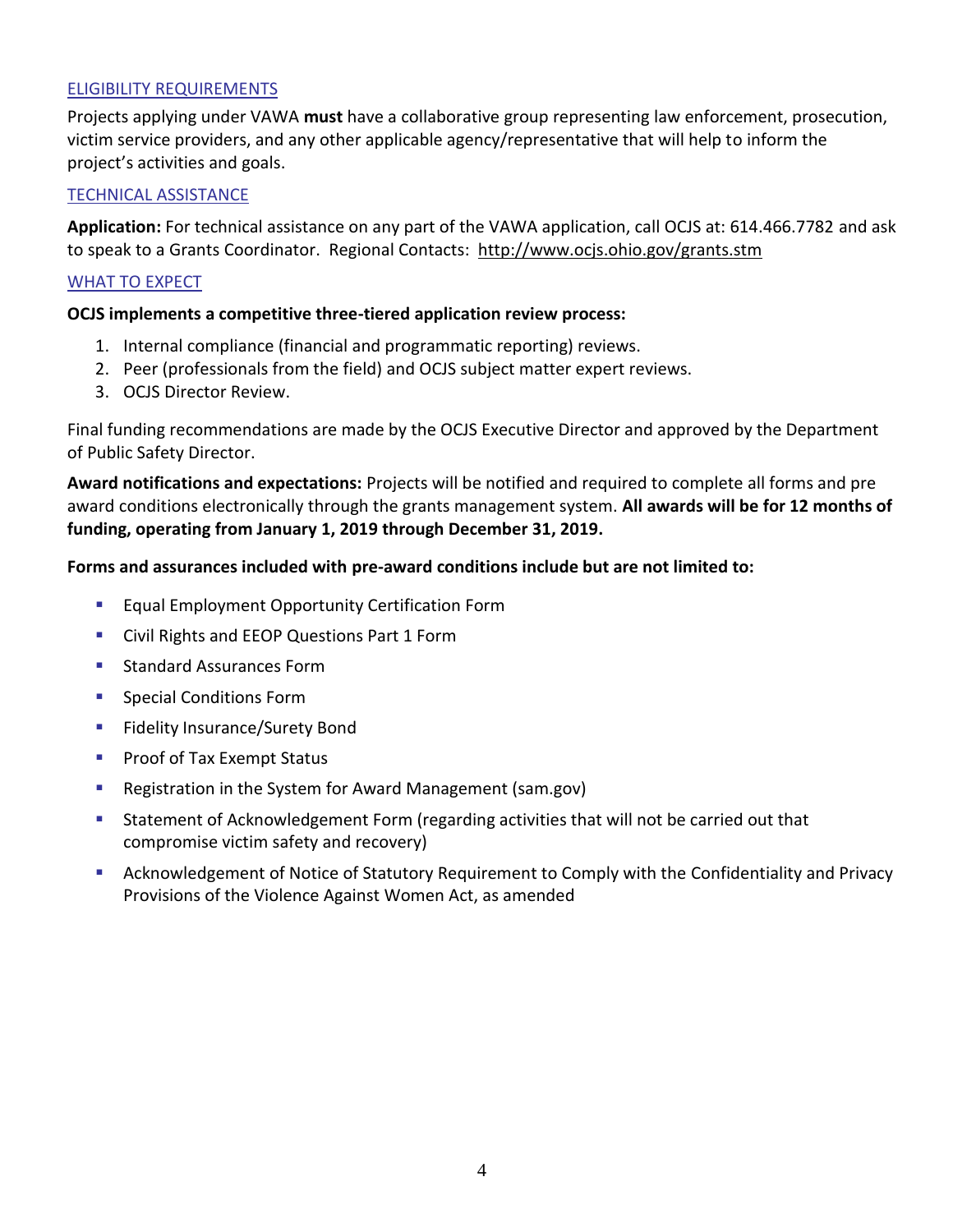#### ACTIVITIES THAT COMPROMISE VICTIM SAFETY AND RECOVERY

*The following activities have been found to jeopardize victim safety, deter or prevent physical or emotional healing for victims, or allow offenders to escape responsibility for their actions and cannot be supported with STOP Violence Against Women Act Formula Grant Program funding:* 

- *Procedures or policies that exclude victims from receiving safe shelter, advocacy services, counseling, and other assistance based on their actual or perceived age, immigration status, race, religion, sexual orientation, gender identity, mental health condition, physical health condition, criminal record, work in the sex industry, or the age and/or gender of their children;*
- *Procedures or policies that compromise the confidentiality of information and privacy of persons receiving OVW-funded services;*
- *Offering perpetrators the option of entering pre-trial diversion programs;*
- *Requiring mediation or counseling for couples as a systemic response to domestic violence or sexual assault, or in situations in which child sexual abuse is alleged;*
- *Requiring victims to report sexual assault, stalking, or domestic violence crimes to law enforcement or forcing victims to participate in criminal proceedings;*
- *Relying on court-mandated batterer intervention programs that do not use the coercive power of the criminal justice system to hold batterers accountable for their behavior;*
- *Supporting policies that deny individuals access to services based on their relationship to the perpetrator;*
- *Supporting policies or engaging in practices that impose restrictive conditions to be met by the victim in order to receive services (e.g., attending counseling, seeking an order of protection);*
- *Sharing confidential victim information with outside organizations and/or individuals without the documented consent of the victim;*
- *Placing of batterers in anger management programs; or,*
- *Procedures that would penalize or impose sanctions on victims of domestic violence or sexual assault for failure to testify against the abuser and/or the perpetrator.*

#### CONFIDENTIALITY AND PRIVACY PROTECTIONS

 $\overline{a}$ 

*OVW grantees [recipients] and their subgrantees [subrecipients]<sup>1</sup> are prohibited from disclosing personally identifying information collected in connection with services requested, utilized, or denied through the grantee and their subgrantee's programs, to any third party or third-party database without informed, written, reasonably time-limited consent of the person, unless compelled by statutory or court mandate. Where there is a mandate to release information, grantees and subgrantees must make reasonable attempts to provide notice to victims affected by the disclosure of information. They must also take necessary steps to protect the privacy and safety of the persons affected by the release of the information. Regarding unemancipated minors or persons with disabilities lacking capacity to consent, a parent or guardian may consent to the disclosure; however, an abuser of a minor, person with disabilities, or the minor's other parent is prohibited from giving consent to the disclosure. If a minor or a person with a legally appointed guardian is permitted by law to receive services without the parent's or guardian's consent, the minor or person with a guardian may release information without additional consent. Due to a requirement in VAWA 2013, grantees* 

<sup>&</sup>lt;sup>1</sup> The terms Grantee/Recipient and Subgrantee/Subrecipient are used interchangeably throughout this document.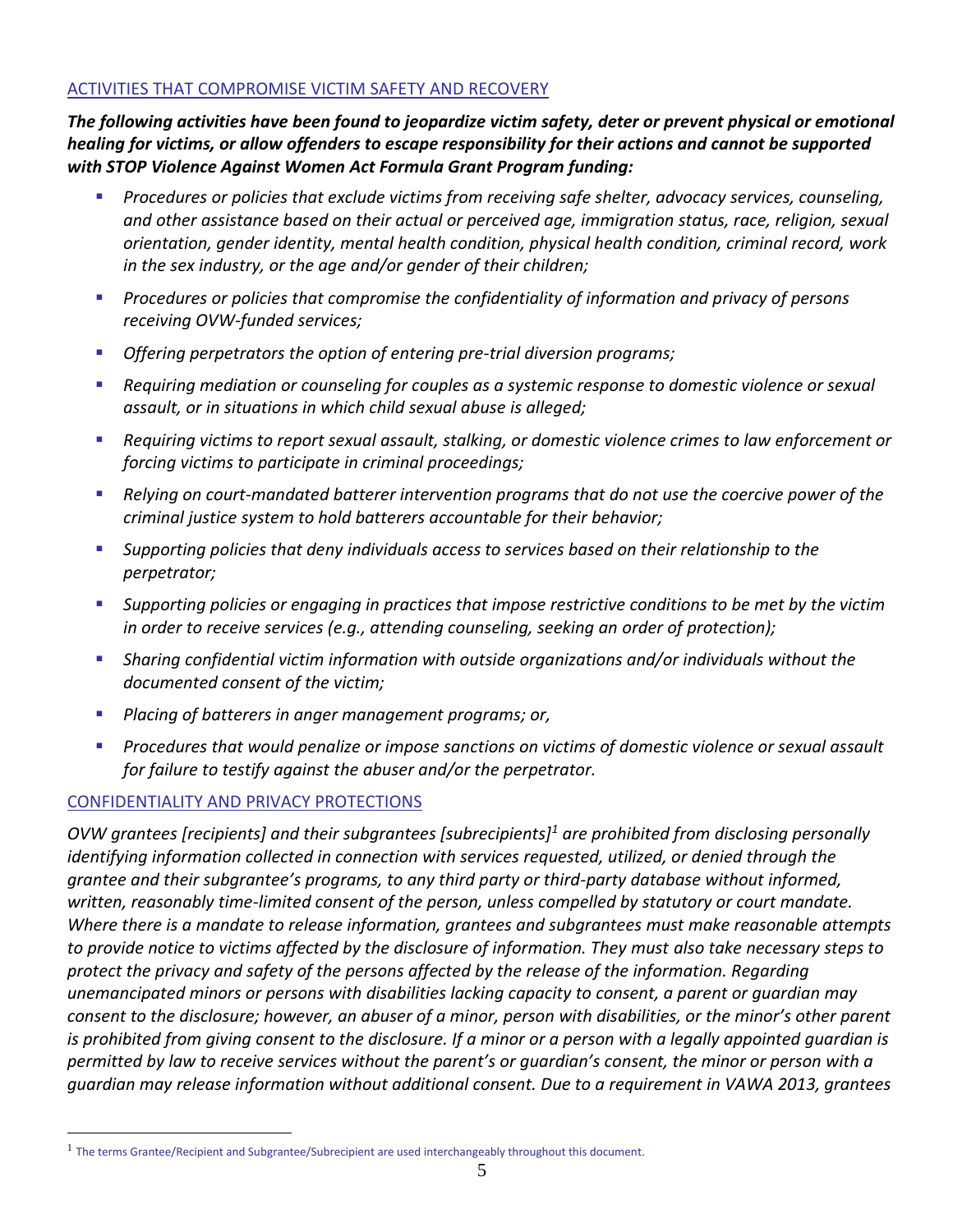*and subgrantees must document their compliance with the confidentiality and privacy provisions required under this section.*

#### *Nonprofit victim service providers/agencies that receive funding under this solicitation are not required, nor should they report identifying information regarding clients served to the Homeless Management*

*Information System.* The term 'personally identifying information' or 'personal information' means individually identifying information for (or about) an individual including information that is likely to disclose the location of a victim of domestic violence, dating violence, sexual assault, or stalking, regardless of whether the information is encoded, encrypted, hashed, or otherwise protected, including—(A) a first and last name; (B) a home or other physical address; (C) contact information (including a postal, e-mail or Internet protocol address, or telephone or facsimile number); (D) a social security number, driver license number, passport number, or student identification number; and (E) any other information, including date of birth, racial or ethnic background, or religious affiliation, that would serve to identify any individual.

#### VIOLENCE AGAINST WOMEN ACT NON-DISCRIMINATION PROVISION

The Violence Against Women Reauthorization Act of 2013 added a new civil rights provision that applies to all OVW grants issued in FY 2014 or after. This provision prohibits OVW recipients from excluding, denying benefits to, or discriminating against any person on the basis of actual or perceived race, color, religion, national origin, sex, gender identity, sexual orientation, or disability in any program or activity funded in whole or in part by OVW. For more information on this prohibition, see <http://www.justice.gov/sites/default/files/ovw/legacy/2014/06/20/faqs-ngc-vawa.pdf>

#### PROGRAM PURPOSE

The Office of Criminal Justice Services is seeking programs that will work towards, at a minimum, one of the purpose areas designated by the STOP VAWA grant program. The STOP VAWA grant program contains twenty purpose areas of which nineteen are applicable to Ohio. These purpose areas are listed below:

- 1. Training law enforcement officers, judges, other court personnel, and prosecutors to more effectively identify and respond to violent crimes against women, including the crimes of sexual assault, domestic violence, stalking, and dating violence, including the use of nonimmigrant status under subparagraphs (U) and (T) of section  $101(a)(15)$  of the Immigration and Nationality Act (8 U.S.C. 1101(a));
- 2. Developing, training, or expanding units of law enforcement officers, judges, other court personnel, and prosecutors specifically targeting violent crimes against women, including the crimes of sexual assault, dating violence, stalking, and domestic violence;
- 3. Developing and implementing more effective police, court, and prosecution policies, protocols, orders, and services specifically devoted to preventing, identifying, and responding to violent crimes against women, including the crimes of sexual assault, dating violence, stalking, and domestic violence, as well as the appropriate treatment of victims;
- 4. Developing, installing, or expanding data collection and communication systems, including computerized systems, linking police, prosecutors, and courts or for the purpose of identifying, classifying, and tracking arrests, protection orders, violations of protection orders, prosecutions, and convictions for violent crimes against women, including the crimes of sexual assault, dating violence, stalking and domestic violence;
- 5. Developing, enlarging, or strengthening victim services and legal assistance programs, including sexual assault, domestic violence, stalking, and dating violence programs, developing or improving delivery of victim services to underserved populations, providing specialized domestic violence court advocates in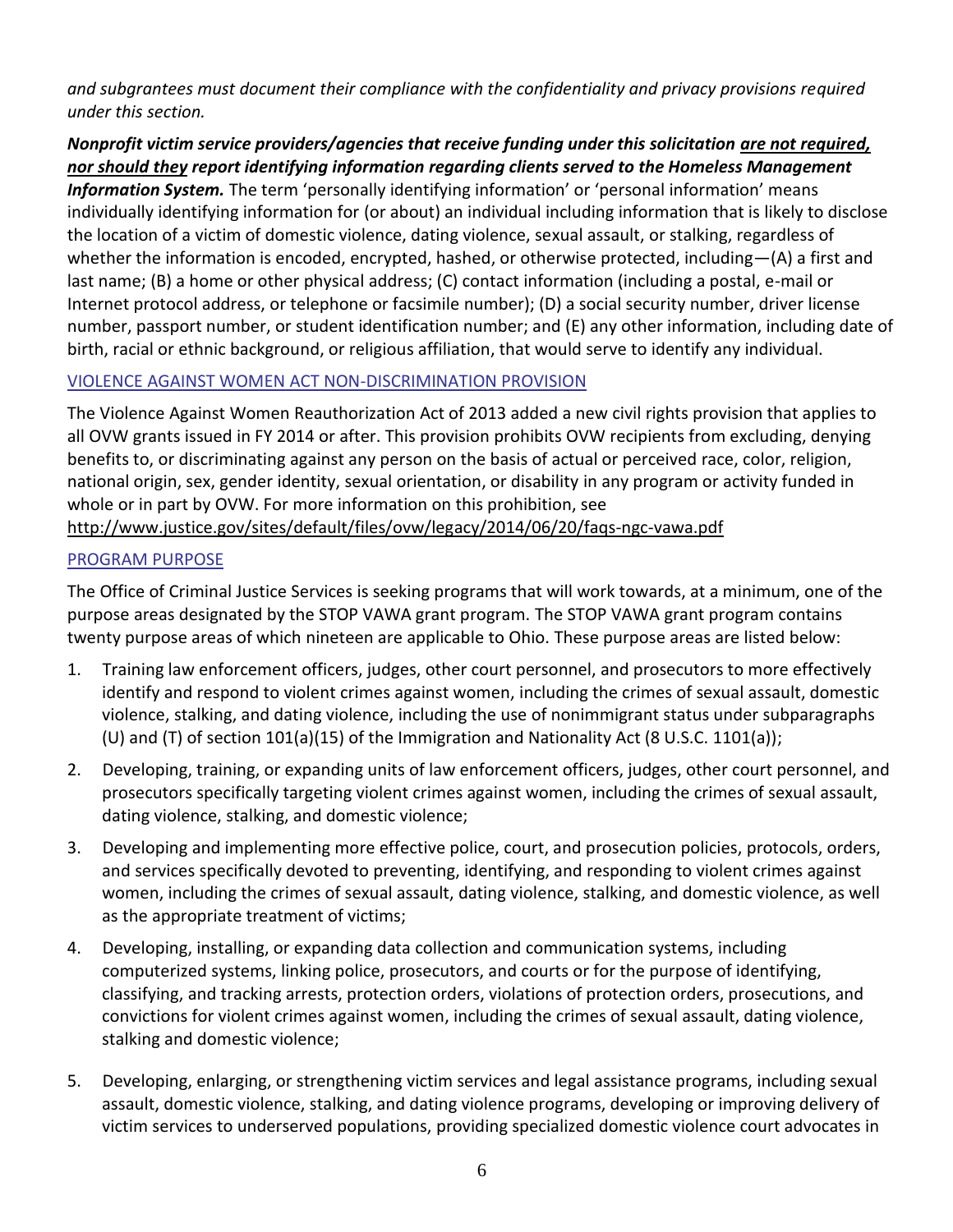courts where a significant number of protection orders are granted, and increasing reporting and reducing attrition rates for cases involving violent crimes against women, including crimes of sexual assault, dating violence, stalking, and domestic violence;

- 6. Developing, enlarging, or strengthening programs addressing the needs and circumstances of Indian tribes in dealing with violent crimes against women, including the crimes of sexual assault, dating violence, stalking, and domestic violence;
- 7. Supporting formal and informal statewide, multidisciplinary efforts, to the extent not supported by state funds, to coordinate the response of state law enforcement agencies, prosecutors, courts, victim services agencies, and other state agencies and departments, to violent crimes against women, including the crimes of sexual assault, domestic violence, stalking, and dating violence;
- 8. Training of sexual assault forensic medical personnel examiners in the collection and preservation of evidence, analysis, prevention, and providing expert testimony and treatment of trauma related to sexual assault;
- 9. Developing, enlarging, or strengthening programs to assist law enforcement, prosecutors, courts, and others to address the needs and circumstances of older and disabled women who are victims of domestic violence, dating violence, stalking or sexual assault, including recognizing, investigating, and prosecuting instances of such violence or assault and targeting outreach and support, counseling, and other victim services to such older and disabled individuals;
- 10. Providing assistance to victims of domestic violence and sexual assault in immigration matters;
- 11. Maintaining core victim services and criminal justice initiatives, while supporting complementary new initiatives and emergency services for victims and their families;
- 12. Supporting the placement of special victim assistants (to be known as "Jessica Gonzales Victim Assistants") in local law enforcement agencies to serve as liaisons between victims of domestic violence, dating violence, sexual assault, and stalking and personnel in local law enforcement agencies in order to improve the enforcement of protection orders. Jessica Gonzales Victim Assistants shall have expertise in domestic violence, dating violence, sexual assault, or stalking and may undertake the following activities:
	- developing, in collaboration with prosecutors, courts, and victim service providers, standardized response policies for local law enforcement agencies, including the use of evidence-based indicators to assess the risk of domestic and dating violence homicide and prioritize dangerous or potentially lethal cases;
	- notifying persons seeking enforcement of protection orders as to what responses will be provided by the relevant law enforcement agency;
	- referring persons seeking enforcement of protection orders to supplementary services (such as emergency shelter programs, hotlines, or legal assistance services); and;
	- taking other appropriate action to assist or secure the safety of the person seeking enforcement of a protection order.
- 13. Providing funding to law enforcement agencies, nonprofit nongovernmental victim services providers, and State, Tribal, Territorial, and local governments (which funding stream shall be known as the Crystal Judson Domestic Violence Protocol Program) to promote
	- the development and implementation of training for local victim domestic violence service providers, and to fund victim services personnel, to be known as "Crystal Judson Victim Advocates," to provide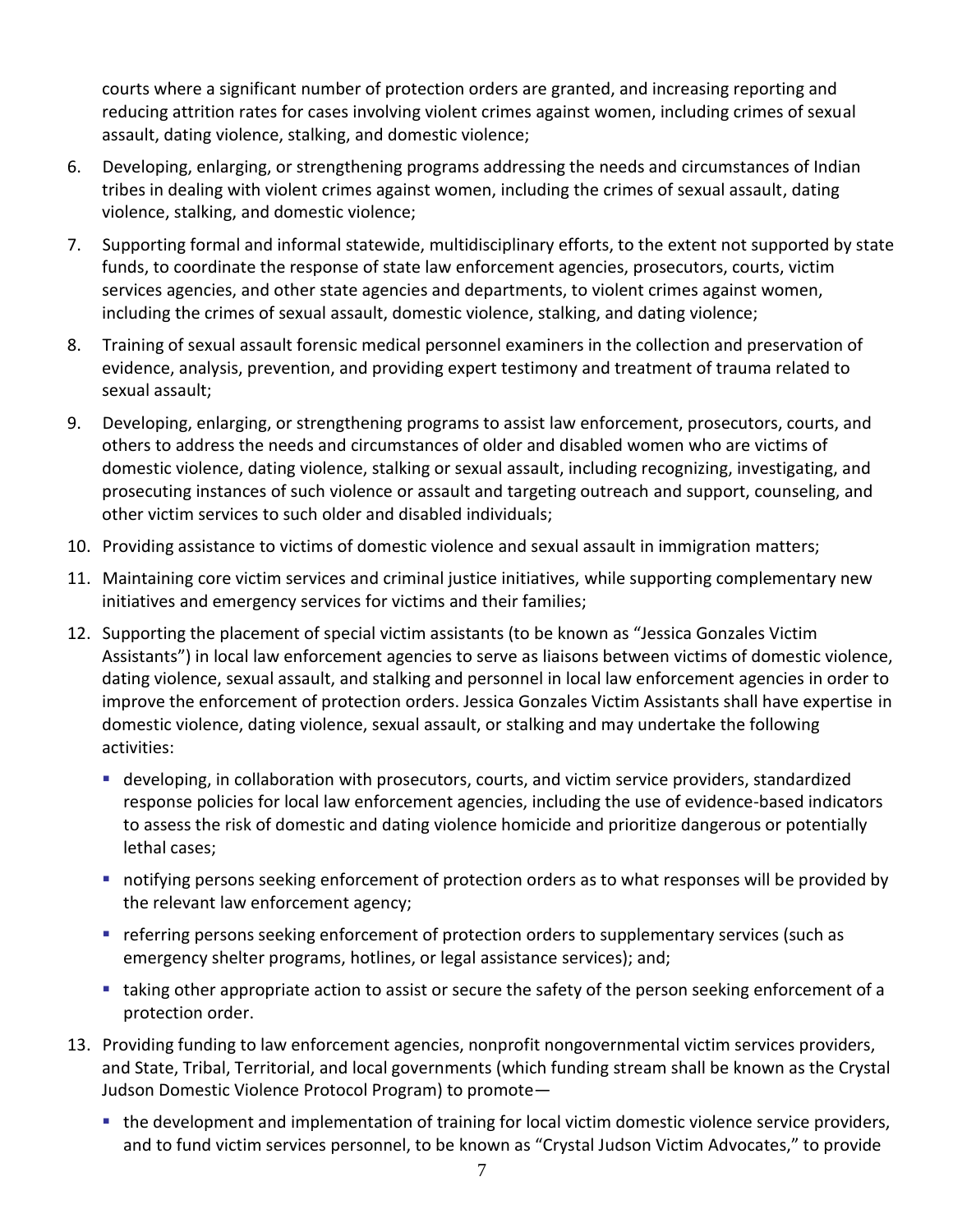supportive services and advocacy for victims of domestic violence committed by law enforcement personnel;

- **the implementation of protocols within law enforcement agencies to ensure consistent and effective** responses to the commission of domestic violence by personnel within such agencies such as the model policy promulgated by the International Association of Chiefs of Police ("Domestic Violence by Police Officers: A Policy of the IACP, Police Response to Violence Against Women Project" July 2003); and
- the development of such protocols in collaboration with State, Tribal, Territorial and local victim services providers and domestic violence coalitions.
	- **Note:** Any law enforcement, State, Tribal, Territorial, or local government agency receiving funding under the Crystal Judson Domestic Violence Protocol Program shall, on an annual basis, receive additional training on the topic of incidents of domestic violence committed by law enforcement personnel from domestic violence and sexual assault nonprofit organizations and, after a period of two years, provide a report of the adopted protocol to the Department, including a summary of progress in implementing such protocol. As such, States and Territories are responsible for ensuring that each subgrantee receiving funds under this purpose area will receive the required annual training. States are also responsible for ensuring that subgrantees submit their two-year report to the Department. States and Territories **must** notify and provide OVW with a list of subgrantee recipients awarded STOP funds under the Crystal Judson Domestic Violence Protocol Program.
- 14. Developing and promoting State, local, or tribal legislation and policies that enhance best practices for responding to domestic violence, dating violence, sexual assault, and stalking;
- 15. Developing, implementing, or enhancing Sexual Assault Response Teams, or other similar coordinated community responses to sexual assault.
- 16. Developing and strengthening policies, protocols, best practices, and training for law enforcement agencies and prosecutors relating to the investigation and prosecution of sexual assault cases and the appropriate treatment of victims;
- 17. Developing, enlarging, or strengthening programs addressing sexual assault against men, women, and youth in correctional and detention settings;
- 18. Identifying and conducting inventories of backlogs of sexual assault evidence collection kits and developing protocols and policies for responding to and addressing such backlogs, including protocols and policies for notifying and involving victims;
- 19. Developing, enlarging, or strengthening programs and projects to provide services and responses targeting male and female victims of domestic violence, dating violence, sexual assault, or stalking, whose ability to access traditional services and responses is affected by their sexual orientation or gender identity, as defined in section 249(c) of title 18, United States Code; and
- 20. Developing, enhancing, or strengthening prevention and educational programming to address domestic violence, dating violence, sexual assault, or stalking, with not more than 5 percent of the amount allocated to a State to be used for this purpose.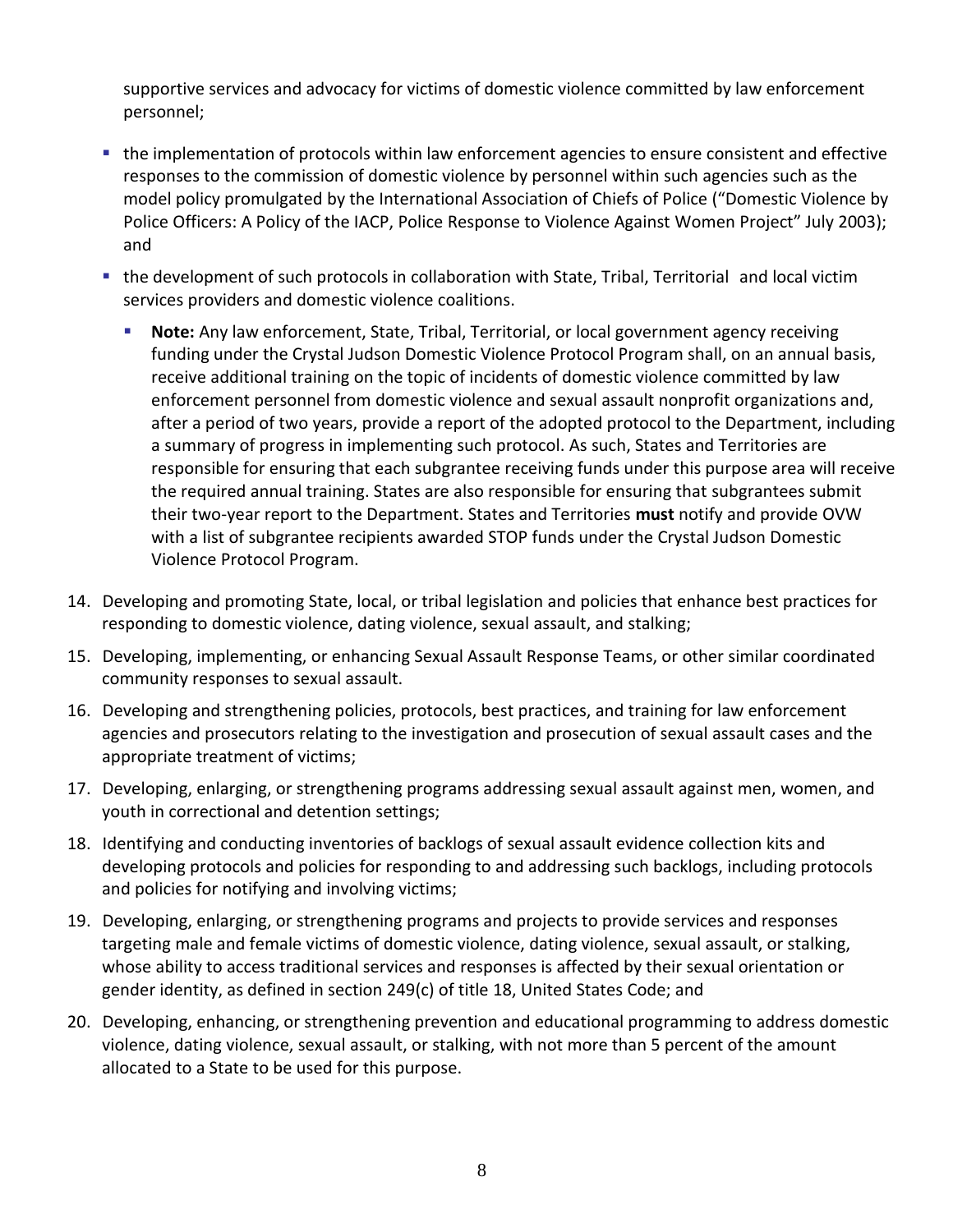#### 2017 OHIO STOP VAWA IMPLEMENTATION PLAN

The goal of the 2017 Implementation Plan, which is applicable to federal fiscal years 2017 through 2020, is to identify and fund programs that increase the awareness of domestic violence, sexual assault, stalking, and dating violence, and to facilitate and enhance collaborative efforts amongst courts, law enforcement, prosecution, and victim service agencies to foster a stronger coordinated response toward the elimination of violence against women. Applicants are required to demonstrate how the proposed project aligns with the state's implementation plan priorities. The full plan can be accessed at <http://www.ocjs.ohio.gov/VAWA.stm>.

#### FISCAL CONSIDERATIONS

- **The unallowable costs list can be accessed at** [http://www.ocjs.ohio.gov/ocjs\\_grants\\_unallowable\\_costs.pdf.](http://www.ocjs.ohio.gov/ocjs_grants_unallowable_costs.pdf)
- There are no match requirements for nonprofit victim service organizations applying to this category.
- Applicants may apply for 12 months of funding, operating from January 1, 2019 to December 31, 2019.

#### **Funding Cap**

Applicants may apply for a maximum of \$60,000.

Examples of allowable activities include but are not limited to: Crisis intervention, advocacy, training (service providers, volunteers, law enforcement, and community resource partners), volunteer recruitment, program literature development, and emergency assistance.

#### **Food and Beverage/Costs for Refreshments and Meals**

Generally food and beverage costs are **not** allowable, and under no circumstances may OVW funding be used to supply food and/or beverages during refreshment breaks. OVW funds may be used to provide food and/or beverages for a meal at a meeting, conference, training, or other event, if one of the following applies:

- The location of the event is not in close proximity to food establishments. It should be a priority to try to secure a location near reasonably priced and accessible commercial food establishments.
- Not serving food will significantly lengthen the day or necessitate extending the meeting to achieve meeting outcomes.
- A special presentation at a conference requires a plenary address where there is no other time for food to be obtained.
- **Other extenuating circumstances necessitate the provision of food.**

Justification for an exception listed above must be kept on file in the grantee's records, and funds may only be used to purchase food and/or beverages for a meal at a meeting, conference, training, or other event.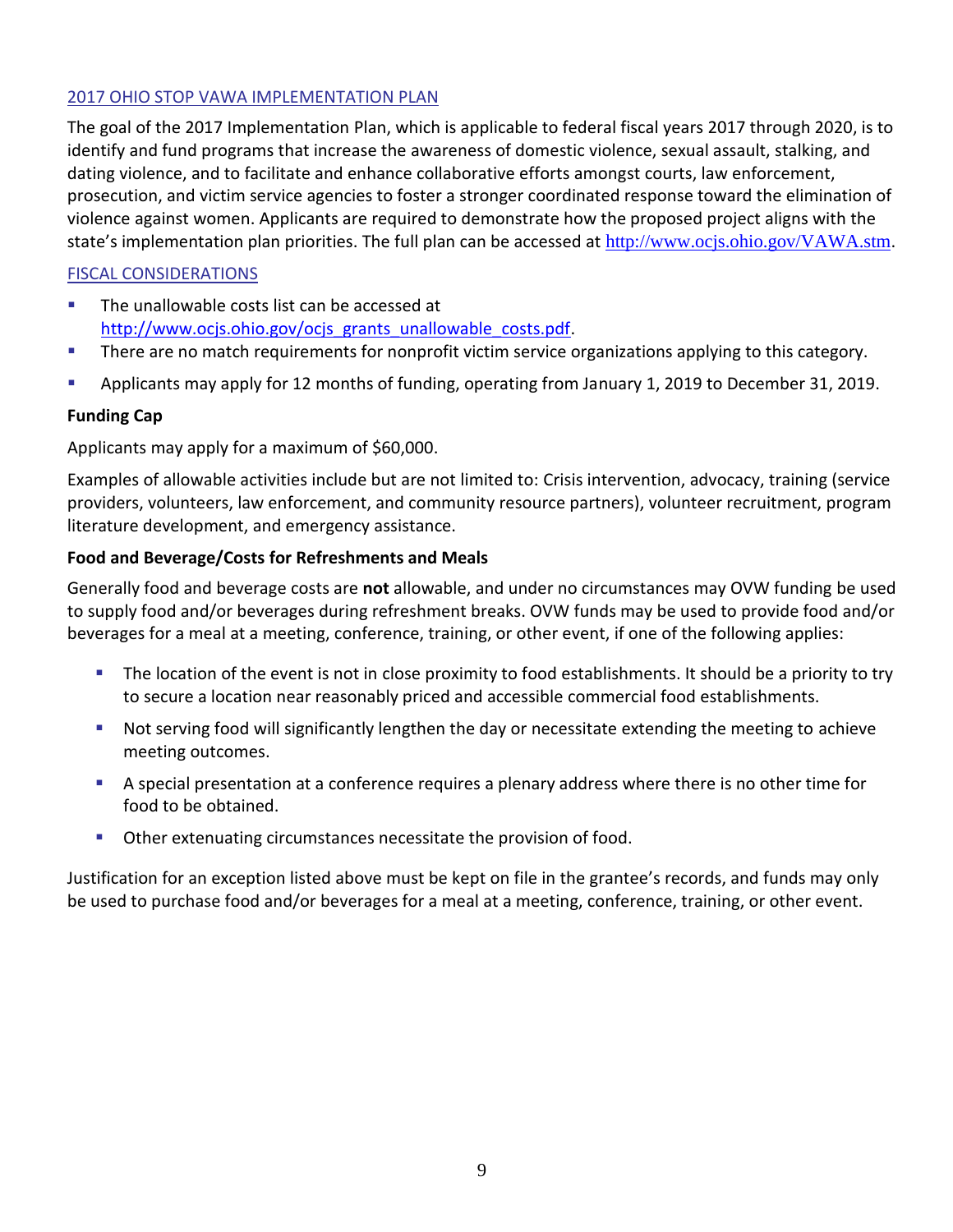#### **Conference Planning and Expenditure Limitations**

Applicants should be aware of all applicable laws, regulations, policies and guidance (including specific cost limits, prior approval and reporting requirements, where applicable) governing the use of Federal funds for expenses related to conferences (which is defined to include meetings, retreats, seminars, symposiums, training and other similar events), including the provision of food and/or beverages at such events, and costs of attendance at such events. Information on pertinent laws, regulations, policies and guidance is available at [http://www.ovw.usdoj.gov/grantees.html.](http://www.ovw.usdoj.gov/grantees.html)

Applicants also should be aware of the following specific restrictions on conference planning and expenditure limitations:

- Cost of Logistical Conference Planning
- **Cost of Programmatic Conference Planning**
- **E** Conference Space and Audio-Visual Equipment and Services
- **Prohibition on Trinkets at Conferences**
- **Entertainment at Conferences**
- **Food and Beverages at Conferences**

Updated Department of Justice and OVW guidance on conference planning, minimization of costs, and conference cost reporting is accessible on the OVW website [http://www.justice.gov/ovw/grantees.](http://www.justice.gov/ovw/grantees) Federal assistance awards are governed by the provisions of 2 CFR Part 200. Additionally, OVW awards are covered by the DOJ Financial Guide. For additional information please refer to <http://ojp.gov/financialguide/DOJ/index.htm>.

#### ACCOMMODATIONS AND LANGUAGE ACCESS

Applicants are encouraged to allocate grant funds to support activities that help to ensure individuals with disabilities and deaf individuals and persons with limited English proficiency have meaningful and full access to their programs. For example, grant funds can be used to support American Sign Language (ASL) interpreter services, language interpretation and translation services, or the purchase of adaptive equipment.

Applicants proposing to use grant funds to create websites, videos and other materials must ensure that they are accessible to persons with disabilities. Grant funds must be allocated for these purposes.

#### POST AWARD REPORTING REQUIREMENTS

All VAWA subrecipients are required to submit an annual performance report referred to as the MUSKIE report. Subrecipients are required to report on any grant funded activity that occurred during the calendar year (January 1st – December 31st). This report is due to OCJS by January 31st. Both the Performance Report Form and Performance Report Instructions can be accessed through the Office of Criminal Justice Services (OCJS) website at [http://www.ocjs.ohio.gov/VAWA.stm.](http://www.ocjs.ohio.gov/VAWA.stm)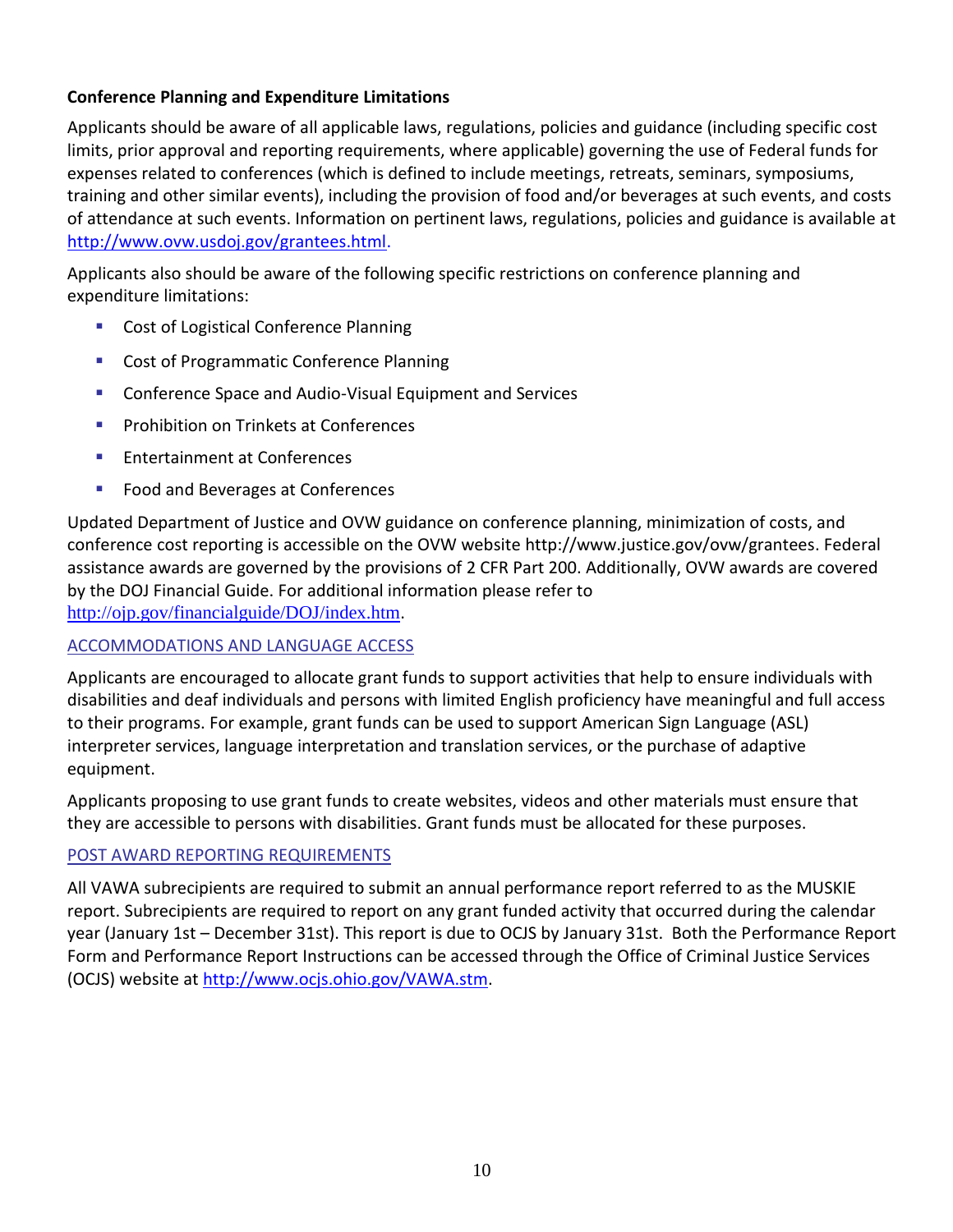#### PROPOSAL COMPONENTS CHECKLIST

Use the following checklist as a general guide for submitting proposals to OCJS. Read the entire Culturally Specific Set-Aside VAWA RFP before completing and submitting proposals.

- **Title Page**
- **Problem Statement and Community to be Served**
- **Project Description**
- **Project Objectives**
- **Timeline/Activities**
- **Organization, Staff Capacity and Cultural Competency**
- **Collaboration Board**
	- **All applicants must upload FY 2018 VAWA commitment letters from each Collaboration Board member.**
	- **Letters must be on each Collaboration Board member agency's letterhead.**
	- **The letters must describe each member agency's role and demonstrate commitment to the proposed project.**
- **Executive Summary**
- **Budget**

#### FORMAT AND SUBMISSION

- **Applications are submitted online through the OCJS Grants Management System. New applicants must first register in the online system at** [www.ocjsgrants.com](http://www.ocjsgrants.com/)**. Applicants that have previously used the system may use their existing account. It is recommended that new applicants register at least two weeks prior to the application deadline to ensure access to the online application.**
- **Deadline for submission is by 5 p.m. on June 29, 2018. Late applications will not be reviewed or considered for funding. Failure to follow the specified requirements will also result in the application not being reviewed or considered for funding. IMPORTANT: Applications must be in the APPLICATION SUBMITTED STATUS in the OCJS Grants**

**Management System to be considered for funding.**

**For technical assistance on any part of the VAWA application, call OCJS at: 614.466.7782 or 888.448.4842 and ask to speak to your Grants Coordinator.** 

**Regional Contacts:** <http://www.ocjs.ohio.gov/grants.stm>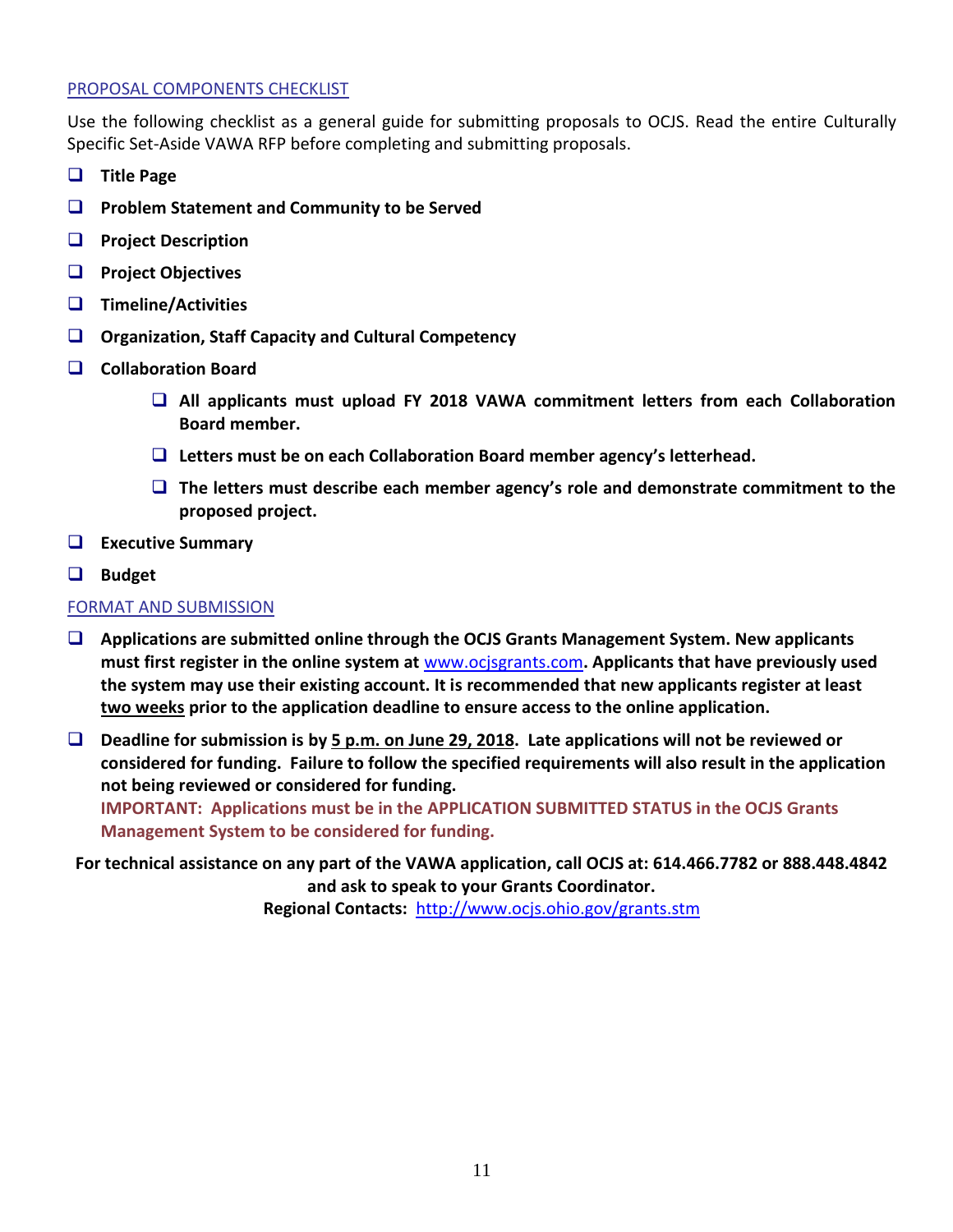#### STOP VIOLENCE AGAINST WOMEN ACT (VAWA)

#### PROPOSAL NARRATIVE

#### PROBLEM STATEMENT AND COMMUNITY TO BE SERVED

Applicants should explain or clearly describe the problem or issue to be addressed, and its impact on the community. **The application will be evaluated as to how effectively it:**

- Clearly describes the nature and scope of the problem, justifies the need for assistance, and relates the problem and the need for assistance to the scope of the Violence Against Women Act Grant Program. The development of the nature and scope of the problem should be data driven and the applicant will need to provide relevant state, and local level data/statistics as well as agency statistics to document the problem addressed.
- **Discusses the short and long-term consequences for the community if the problem identified is not** addressed. More specifically, the applicant should discuss what will happen to the community if the proposed project is not funded.
- **If the Identifies other resources in the community that are currently available to address the problem and** explains why existing resources are not sufficient to address the problem. If no resources exist, the applicant should discuss the gaps in services and link how the proposed project will help alleviate those gaps.
- Clearly describes the community to be served. The discussion should describe geographic location, population size and demographic characteristics that may include limited English proficiency, age, disabilities, gender identity, sexual orientation, Deaf or Hard of hearing, and any relevant local statistics that will link the need for assistance to this particular community. The rationale for selecting this community should be reasonable given the objectives of the project and the approach described in the project description section of the application. Applicants should also discuss:
	- **Barriers to services for the community.**
	- If is the community attempting to access services? If not, then why not?
	- What efforts will or are occurring to promote eliminating barriers to accessing services; and help increase the utilization of services for underserved populations?

Please describe whether the community to be served falls into one of the following three tier populations:

- *Unserved: populations that have no services available to them.*
- *Underserved: populations that have minimal access and are in need of more outreach and support.*
- *Inadequately served: Historically marginalized populations that may be overrepresented, but remain inadequately served with specific reference to the quality of service and a "one-size-fits-all" approach.*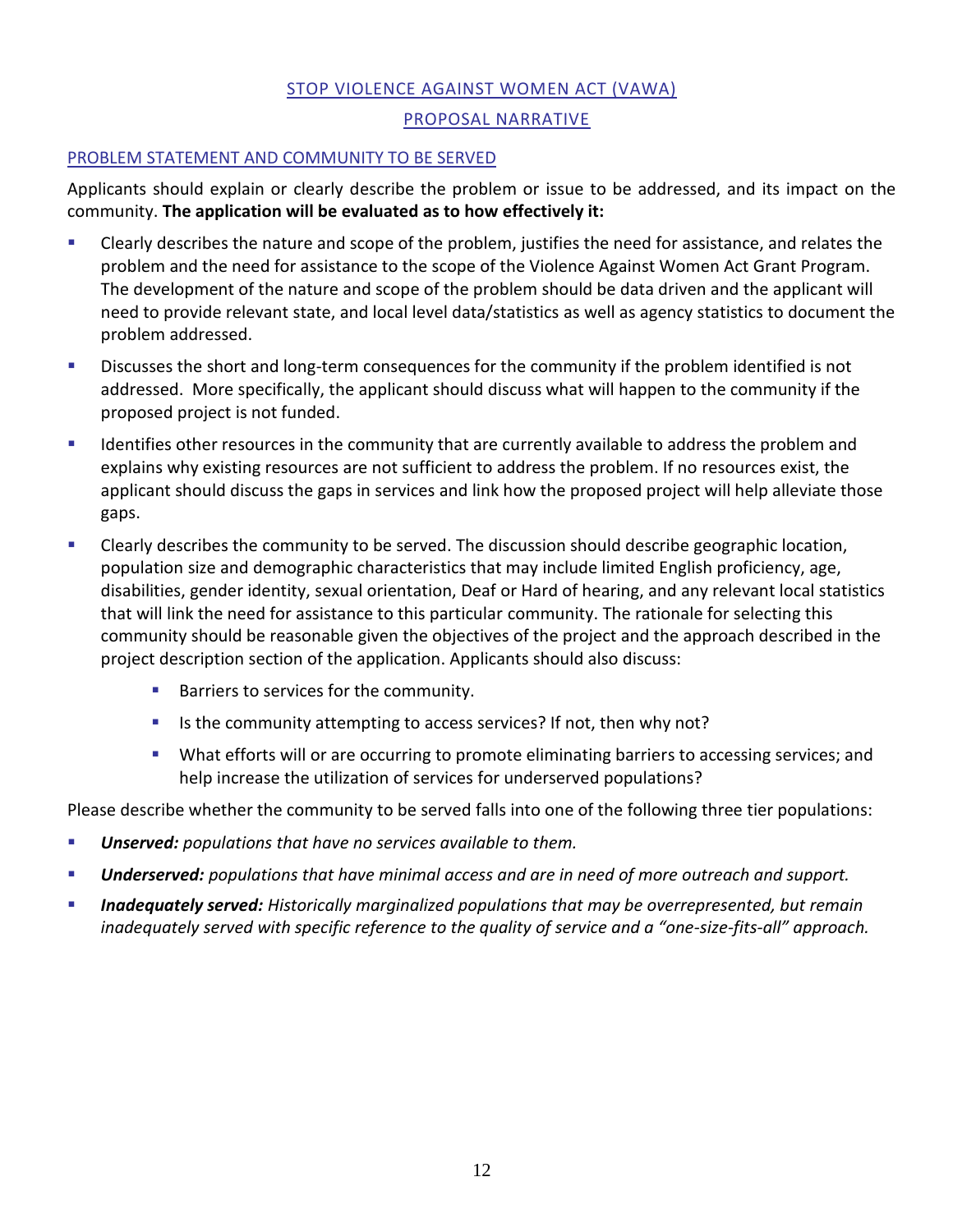#### PROJECT DESCRIPTION

Applicants should describe a plan of action that the proposed project will implement in order to address the identified problem discussed in the problem statement. **The applicant must also define how the project fits within the state's 2017 implementation plan priorities** [http://www.ocjs.ohio.gov/VAWA.stm.](http://www.ocjs.ohio.gov/VAWA.stm) The application will be evaluated as to how effectively it:

- Clearly describes the proposed approach (i.e., model or practice) and activities (i.e. how the program is going to implement the model) to be taken given the nature of the problem to be addressed. The approach should seem logical given the characteristics and needs of the identified target population (including the underserved population).
- **Discusses the evidence that shows that the model or practice is effective with the target population.** Documents the evidence that the model or practice chosen is (are) appropriate for the outcomes the program wants to achieve. Clearly justifies why the particular program model was selected for implementation. **Applicants should provide a detailed discussion on their plan to implement a model that is evidence-based or grounded in best practices of the field.** For more information on evidencebased practices, go to <http://www.ocjs.ohio.gov/ebp.stm>.
- Clearly demonstrates how they will achieve fidelity to the best practice model being implemented. The applicant must provide adequate discussion of the necessary resources that are required to implement the approach or response outlined. The resources should be reasonable given the scope and detail of the identified approach.

#### PROJECT OBJECTIVES

- Applicants should describe the outcomes or changes anticipated as a result of the proposed project. The achievement of the objectives should provide an outcome that reflects a measureable change for the target population due to the services offered by the program.
- Please click here on the *[VAWA Standardized Objectives](http://publicsafety.ohio.gov/links/ocjs-VAWA-2015-Objectives.docx)* and select two objectives that correspond with the application's program area.
- **Objectives should be defined to align with the state's 2017 implementation plan priorities** <http://www.ocjs.ohio.gov/VAWA.stm>.
- Objectives must link to the problem statement and project description and must be consistent with the program area selected.

#### **There are two types of objectives:**

**Outcome** objectives describe the measured changes (impact that will occur as a result of implementing the proposed project.

**Process** (also known as "output") objectives describe the "process" (activities/steps) that a program will implement.

Applications must provide two objectives and at least one objective should be an outcome objective. Each objective should include performance indicators, baseline numbers and data collection methods that further the goal of the selected Program Area.

#### **Performance Indicator:**

Describe the evaluation method and performance indicator (measurement) tool that will be used to examine the change that will occur in the client base as a result of the services that the shelter/program provides.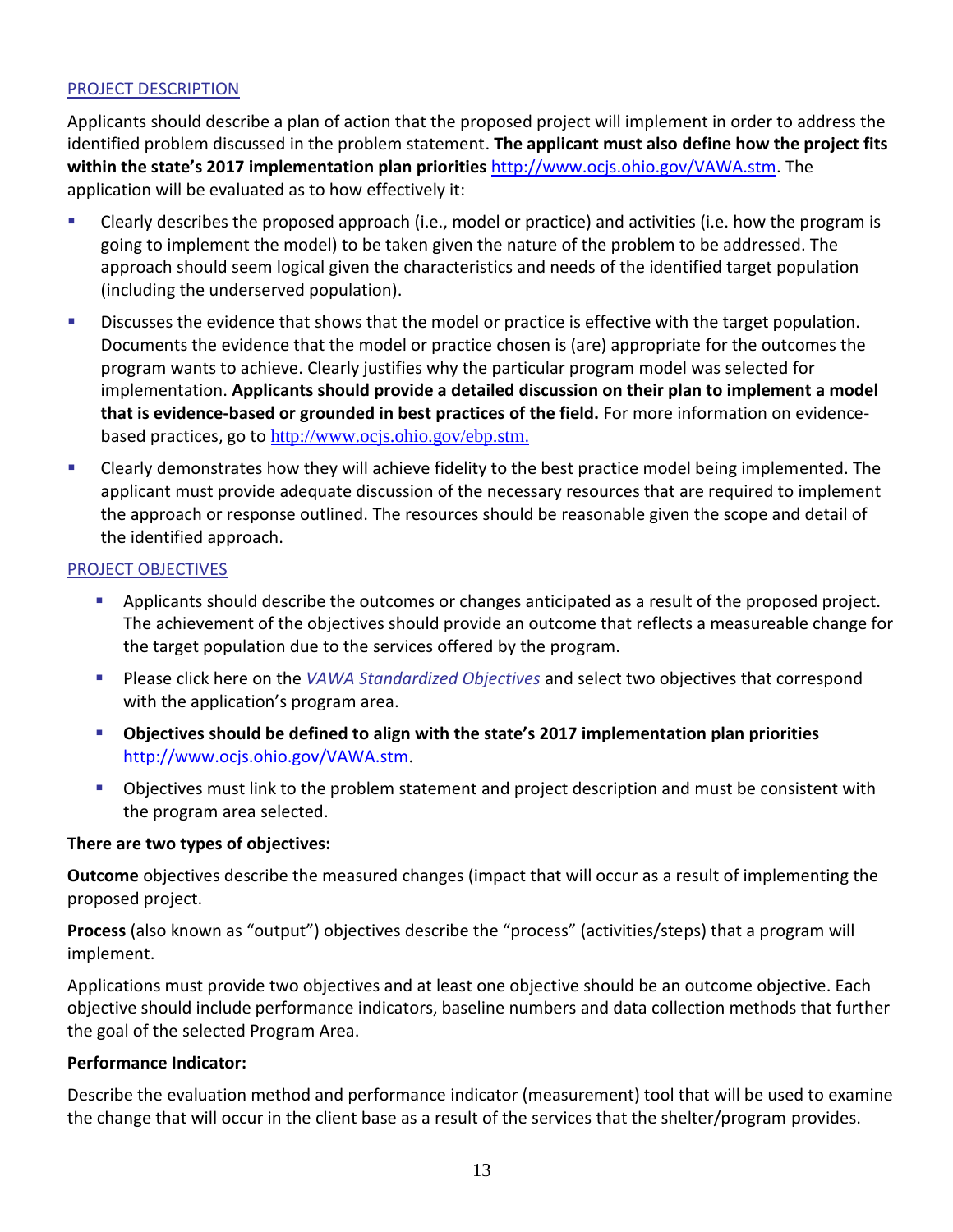The performance indicator should relate to each objective.

#### **Baseline:**

Include the result of past evaluations or results of data collection efforts (this is the baseline). If no attempts to evaluate services have been made to date (then the baseline is zero), indicate why this method of doing so proves to be the most effective.

#### **Performance Data Collection:**

Discuss the procedures and strategies for collecting, analyzing, storing and reporting the data. This should include discussing how anonymity and confidentiality are maintained. **The application will be evaluated on how effectively it:**

- Clearly identifies project objectives (measure change as a result of implementing the proposed project). If the objective demonstrates a percentage of increase then indicate how the calculation is derived (i.e. 20% out of 25 individuals).
- Clearly identifies performance indicators (how you will measure that change, what instrument and/or tools are to be used, etc.)
- Clearly identifies any baseline data that exists from the most recent prior year of the project.

#### TIMELINE AND ACTIVITIES

Applicants should describe how the programmatic and grant administrative activities as well as the related outcomes and objectives will be reasonably achieved in the given project period. **The application will be evaluated as to how effectively it:**

- **Presents a comprehensive, thorough timeline that is well-defined and comprehensively specifies** what will be done, who (individuals and organizations) will do it, and when it will be accomplished. Include activities such as anticipated collaboration board meetings, OCJS grant reporting deadlines and any other activities specific to the project. The timeline should be reasonable given the nature of the problem, the target population, and the approach/response discussed in earlier sections of the application.
- If applicable, include any other deliverables that will be created and/or used throughout the project.

The timeline of activities should be detailed, align with the project description and be clearly organized. Activities may be grouped together as daily, weekly, monthly, quarterly, and annually.

#### ORGANIZATION, STAFF CAPACITY AND CULTURAL COMPETENCY

Applicants should provide a comprehensive discussion of the history and accomplishments of the organization responsible for implementing the project. Identify any key staff that will be involved in the project, including the project director and other individuals who will be responsible for administering the grant and implementing the program. **The application will be evaluated as to how effectively it:**

- Clearly identifies the mission of the agency that will serve as the subgrantee and/or implementing agency. The application should clearly demonstrate the capacity of the subgrantee and implementing agency to administer grants of similar size and scope as the project submitted for funding. The applicant should demonstrate that they have adequate resources (i.e. personnel/staff, infrastructure to support additional program, computers, software, etc.) to implement the project as proposed.
- Clearly identifies the key staff, including any volunteers that will be participating in the proposed project, including their qualifications, experience, and education.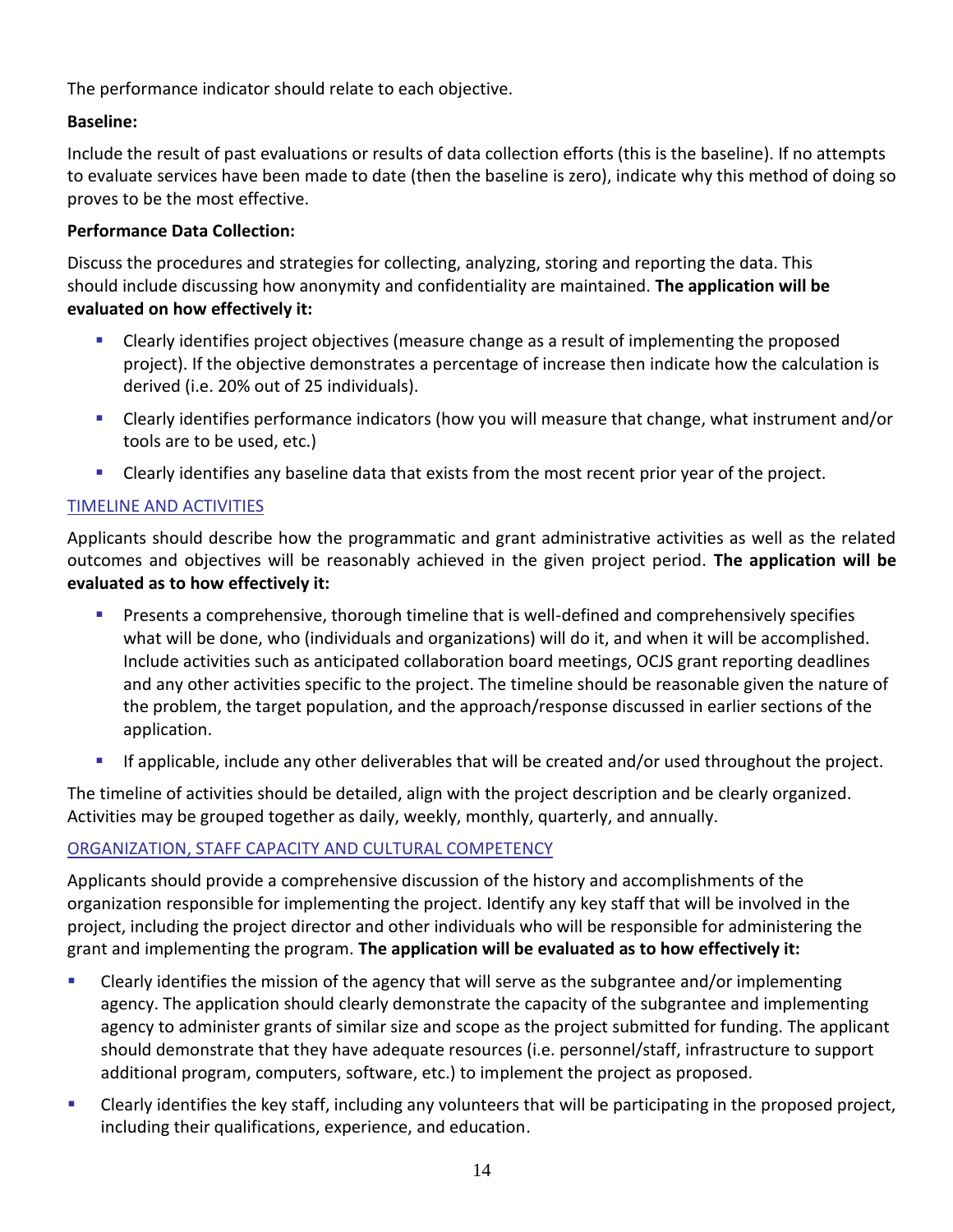**Discusses how successful completion of the project is realistic given the key staff implementing the** project. In cases where positions have not been filled, the applicant should clearly describe a reasonable approach and criteria to hire experienced and qualified staff.

Applicants should describe organizational, staff capacity, and developmental efforts surrounding issues of cultural competency. **The application will be evaluated as to how effectively it:**

- **Describes how issues of cultural competency, outreach, and services have been translated into planning** for the particular project or program reflecting the racial make-up of the board, staff, volunteers, and victims served;
- **EXPLAING THE STATE STATE FIGGS IN A EXPLAINS FIGGS**: Explains the staff retention techniques;
- discusses how the organization addresses anti-oppression in their mission statement and requires staff to attend training on issues of anti-oppression and privilege;
- **Describes outreach and programming offered.**

#### COLLABORATION BOARD

Collaboration Boards provide leadership and direction and can help applicant agencies achieve project goals and objectives through a shared community vision. Collaboration Boards can allow for the sharing of resources to maximize capacity and project impact. Community task forces, steering committees, coalitions, working groups, advisory groups are samples of the types of Collaboration Boards that may be applicable for the project.

Collaboration Boards are comprised of the applicant agency representatives as well as various stakeholders from the community and include but are not limited to: Victim advocates from domestic violence, sexual assault and other agencies, children services, community organizations, hospitals, law enforcement, the court system, prosecutors' offices, and representatives from underserved and culturally specific communitybased organizations.

The Collaboration Board must conduct meetings at least quarterly and keep minutes of discussion items.

The application must include a description of the collaborative effort between the applicant and the Collaboration Board. Referrals and requests for services does not equate collaboration.

#### **The application will be evaluated as to how effectively it:**

- Identifies the organizations that will participate in the Collaboration Board that will be responsible for overseeing the project. Describes their roles and demonstrates their commitment to the project. The applicant may use an existing community board or group to provide oversight to the project and act in the capacity of the Collaboration Board. **Current commitment letters are required from all representatives on the Collaboration Board (letters must specify the FY 2018 VAWA grant program).**
- **Describes the extent and nature of the collaborative effort and how the role and function of each** organization will support the overall goal of the project. Partner agencies should be clearly linked with their role and function within the collaborative group.
- **Provides details describing the management of the collaborative group. The applicant should be able** to document when quarterly meetings will be held, how members will be notified of upcoming meetings, and the process for distributing and maintaining records of minutes of meetings. If the applicant uses an existing community board or group to serve as the Collaboration Board, describe how the group will provide specific oversight for this project.